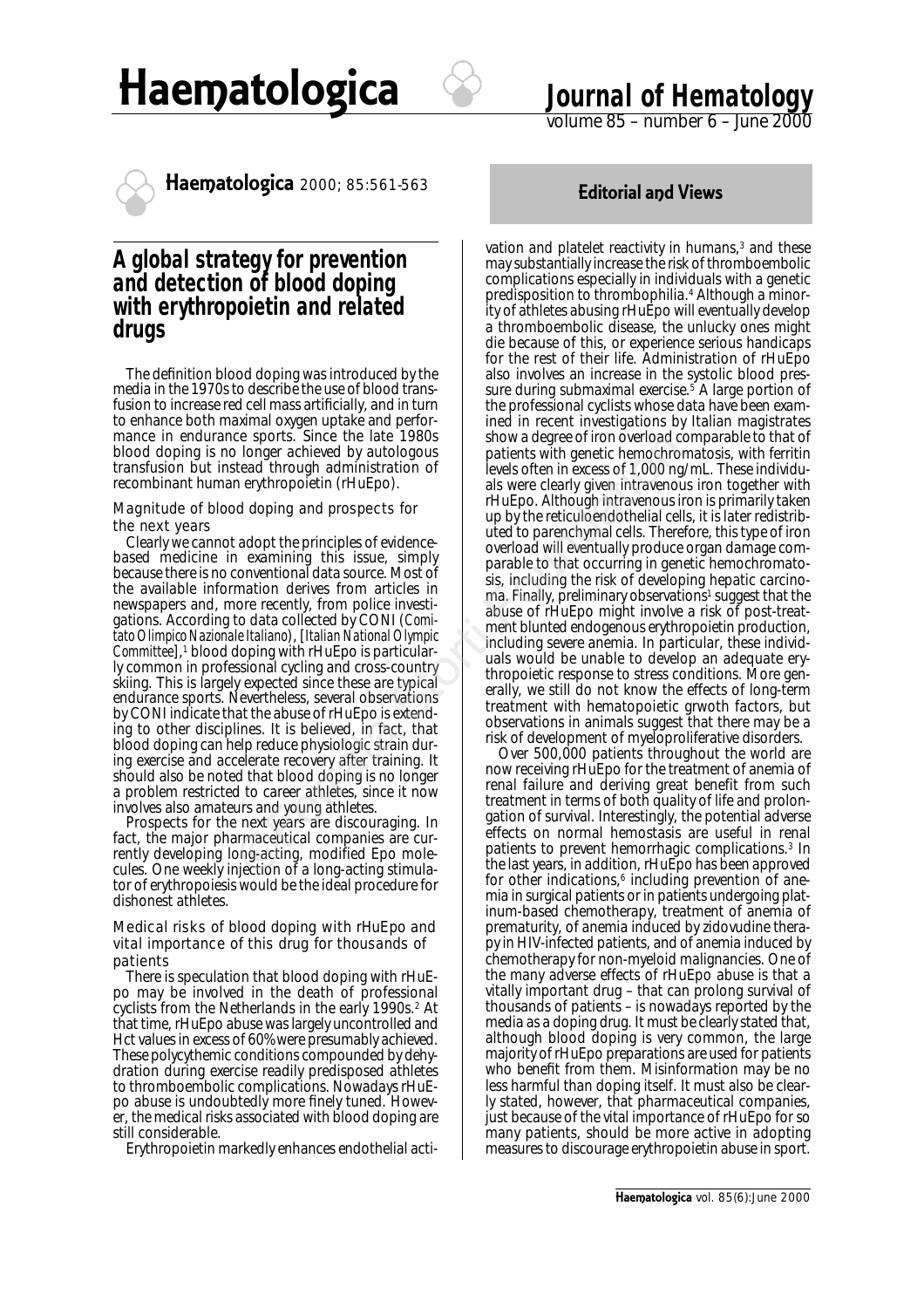#### *What is currently being done to prevent blood doping*

The use of rHuEpo is officially prohibited by the *International Olympic Committee* (IOC) and other major sporting organizations. In 1989, the IOC Medical Commission introduced the new doping class of peptide hormones and analogues, which includes rHuEpo, human chorionic gonadotrophin and related compounds, adrenocorticotrophic hormone, human growth hormone, and all the releasing factors of these hormones.

However, there is no reliable method for routinely detecting doping with rHuEpo at present since the recombinant molecule cannot be readily differentiated from the endogenous hormone. Even if reliable tests could be developed quickly, rHuEpo will be replaced by modified molecules in the next years, so that current efforts might become useless.

To dissuade the abuse of rHuEpo, some sports have imposed upper limits on hematocrit and hemoglobin [50% and 17 g/dL, respectively, in males, *International Cycling Union* [UCI]) or hemoglobin [18.5 g/dL in males, *International Ski Federation* (FIS)]. This strategy has many pitfalls, which have been extensively discussed elsewhere and include: large natural variation between individuals, postural effects on hematocrit, risk of false positivity and ease of manipulation through interventions such as saline infusion. In particular the upper limit of 18.5 g/dL adopted by the FIS is difficult to understand: in a prospective study that we are conducting on elite soccer players in Italy, no Hb level greater than 17 g/dL has so far been observed.

In my opinion, the adoption of upper limits might paradoxically generate more blood doping. In fact, it induces cleverly manipulated uses of rHuEpo with the aim of approaching the target hematocrit or hemoglobin without exceeding it.<sup> $\check{\tau}$ </sup> This is the only explanation I can provide for the elevated – although below 50% – hematocrit values frequently found in some professional endurance sport athletes. One should consider, in fact, that hematocrit levels greater than 47% are found in only 1-2 out of 100 elite soccer players (see below *The hematologic passport*). Marginally elevated levels are even more suspicious if the same individuals show considerable lower values during non-competition periods: the reverse, in fact, should be expected. A not negligible adverse effect of adopting upper limits is that they generate aberrant beliefs in athletes: doping is no longer taking rHuEpo but instead having hematocrit levels greater than the upper limit. In other words, abusing rHuEpo and having hematocrit values below 50% is felt by some athletes as a fully normal behavior. Sometive the species the preferred the studies of Hullington (and Figure 1970) and the specified and particle of the model of the model of the model of the model of the model of the star data and the star of the star of th

#### *Indirect methods for detecting erythropoietin abuse in athletes*

In the last few years, a number of studies have investigated indirect methods to detect of rHuEpo abuse by means of parameters indicative of accelerated erythropoiesis. In this issue of Haematologica, Parisotto and coworkers<sup>7</sup> describe a novel method for the detection of rHuEpo abuse in athletes utilizing markers of altered erythropoiesis.<sup>8</sup> A number of parameters proved to be closely related to rHuEpo administration: Hct , reticulocyte Hct, percentage of macrocytes,

soluble transferrin receptor and serum erythropoietin. It should be noted that these parameters can be determined automatically in a few minutes, so that this approach could be adopted to test athletes before a race. The above parameters were then utilized to develop mathematical models aimed at discriminating between athletes given rHuEpo and those given placebo. Interestingly the ON-model repeatedly identified 94-100% of rHuEpo group members during the final 2 weeks of the rHuEpo administration phase (one false positive from a possible 189), while the OFFmodel repeatedly identified 67-72% of recent users with no false positives.

The many sophists who have a seat in sports organizations state that the use of indirect methods for detecting rHuEpo abuse is not formally correct. I invite them to reflect on the following points: a) rHuEpo is officially prohibited; b) rHuEpo cannot be analytically detected; c) indirect methods are not allowed. If point c) is true, the only conclusion is that point a) is no longer true in reality. As hematologists we have defined criteria and pathways for differential diagnosis of erythrocytosis.<sup>9</sup> Based on these algorithms we routinely make a diagnosis of polycythemia vera (PV), in spite of the fact that we still lack a marker of this myeloproliferative disorder.10,11 Diagnosing PV involves a lot of medical responsibility<sup>12</sup> but an indirect diagnostic method is nevertheless accepted by the scientific community. Why should we not be allowed to diagnose *erythrocytosis due to previous administration of rHuEpo or related drugs* using a rational approach?

The indirect method reported in this issue of Haematologica can be further improved and the Australian researchers are currently conducting several studies in Australia and worldwide. Clearly, the first objective is to abolish false positives as far as is possible. The refined approach, however, should be part of global strategy for preventing and detecting blood doping. Such a strategy must include definition of the individual hematologic profile, the so-called hematologic passport.

#### *The hematologic passport*

CONI and FIGC (*Federazione Italiana Giuoco Calcio*) [*Italian Soccer Federation*] have recently launched a campaign called *Io non rischio la salute!* [*I take care of my health!*]. This involves regular hematologic investigations (2-3 times a year) including blood counts, reticulocyte count, serum ferritin and soluble transferrin receptor measurements. These determinations must be performed by laboratories participating in quality control programs to keep analytical errors as low as possible. Sequential evaluation of the above parameters allows definition of the individual hematological profile.

A top-level Italian soccer team has undergone such sequential studies over the last two years. Hematocrit values ranged from 37.2% to 47.3% (with less than 2% of values being ≥ 47%), and hemoglobin levels ranged from 12.8 to 16.5 g/dL. Interestingly, mild-field players showed the lowest hematocrit values (37-40%) and hemoglobin (between 13 and 14 g/dL), confirming that the so-called sports anemia is a spurious anemia, caused by an expanded plasma volume that dilutes red blood cells as a beneficial adaptation to aerobic exer